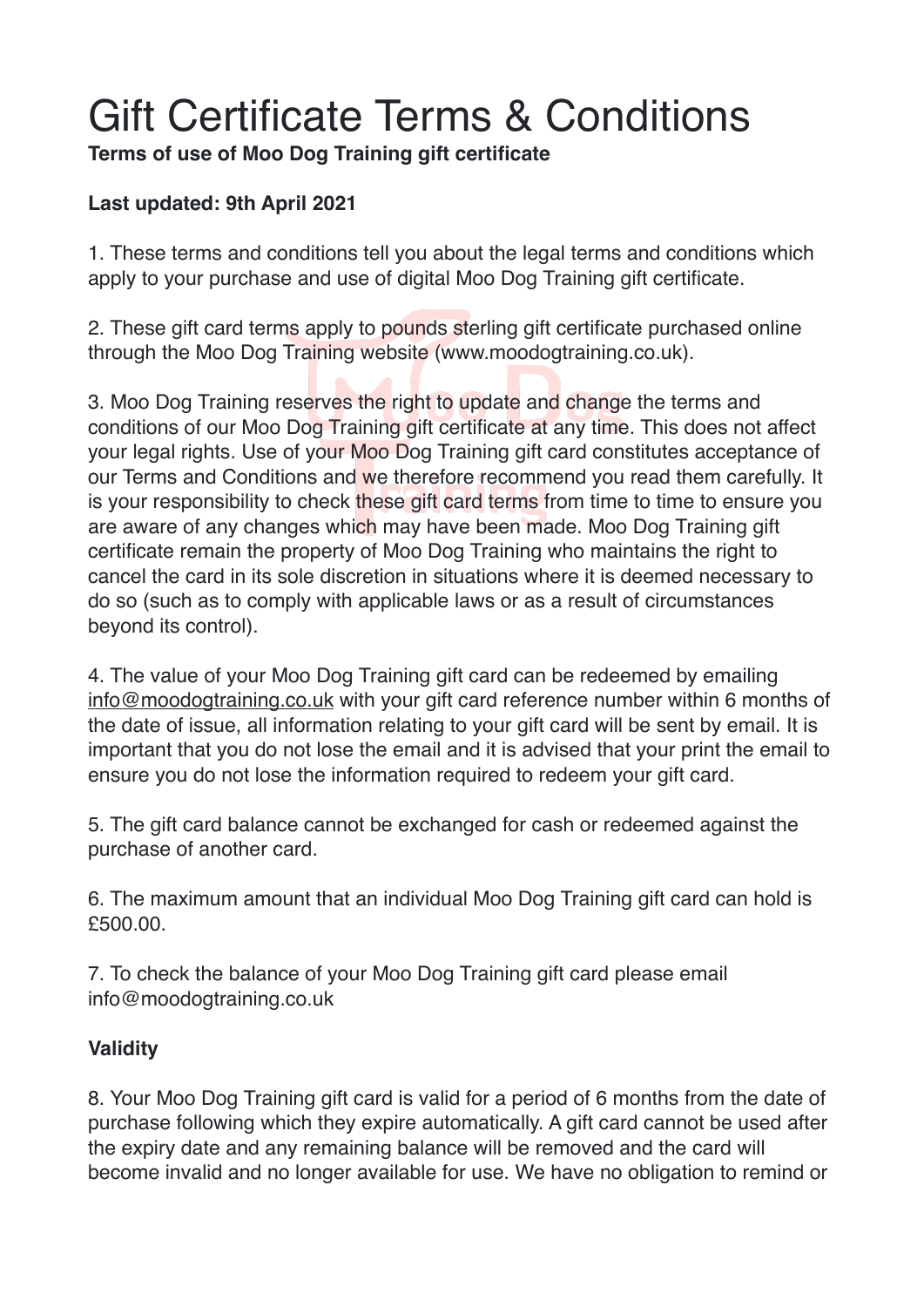inform you of a gift card's expiry and it is your sole responsibility to ensure that any balance is used in full prior to expiry.

9. Please note it is not possible to 'top up' your gift card, if you wish to purchase a further gift card please do so at www.moodogtraining.co.uk

10. Gift Certificate may be used to pay for the whole or any part of a purchase, to redeem your gift card please email info@moodogtraining.co.uk. Where the gift card is to be used as part payment an invoice will be sent for the remaining amount. The purchase shall be deemed as complete when the full cost has been paid by the client.

11. If you have any questions re the use of your gift card please email info@moodogtraining.co.uk

### **Lost/ Stolen/ Damaged**

12. You are solely responsible for the safe keeping and security of your gift card following delivery. In cases where your Moo Dog Training gift card is lost or stolen, Moo Dog Training is unable to replace or reimburse the remaining balance on a card. Moo Dog Training cannot be held responsible for the any balance lost on a Moo Dog Training gift card as a result of theft or fraud. All Moo Dog Training gift certificate have a unique reference number contained this information will be sent to you with the gift card by email. Moo Dog Training cannot be held responsible for any unauthorised use where the reference number have become known to another party.

13. Should your Moo Dog Training gift card become damaged, Moo Dog Training will be able to replace the card providing you still have the card in your possession and the necessary details can be obtained.

#### **Refunds**

14. Gift cards are non refundable and non transferable

15. Please see our terms and conditions on our website [www.moodogtraining.co.uk](http://www.moodogtraining.co.uk) with regards to refunds and cancellations these terms and conditions will be adhered to whether payment is made direct or by gift card

### **Data Protection**

16. Personal data relating to your purchase or use of a gift card will be used in accordance with current applicable data protection and privacy legislation and the